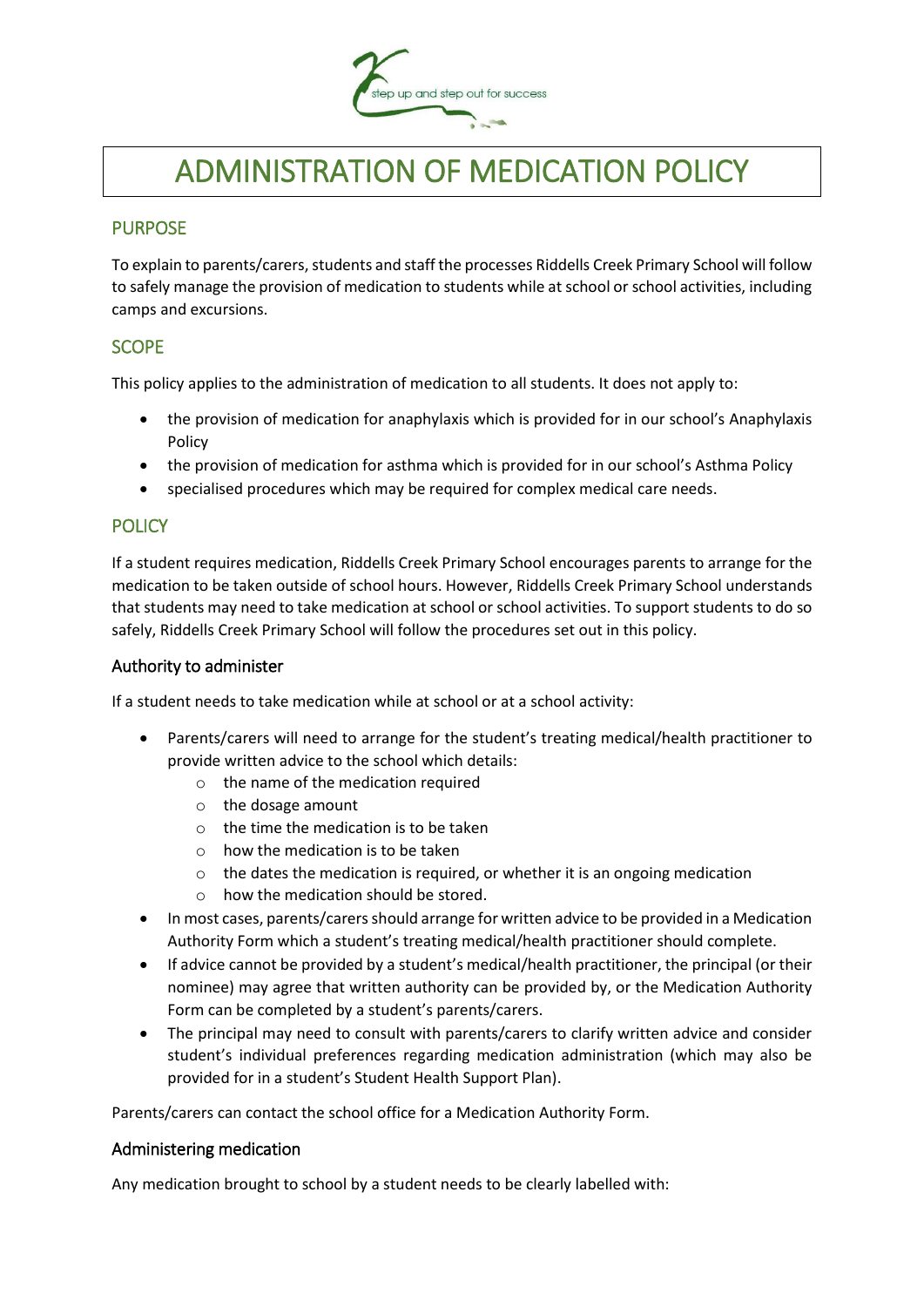- the student's name
- the dosage required
- the time the medication needs to be administered.

Parents/carers need to ensure that the medication a student has at school is within its expiry date. If school staff become aware that the medication a student has at school has expired, they will promptly contact the student's parents/carers who will need to arrange for medication within the expiry date to be provided.

If a student needs to take medication at school or a school activity, the principal (or their nominee) will ensure that:

- 1. Medication is administered to the student in accordance with the Medication Authority Form so that:
	- the student receives their correct medication
	- in the proper dose
	- via the correct method (for example, inhaled or orally)
	- at the correct time of day.
- 2. A log is kept of medicine administered to a student.
- 3. Where possible, two staff members will supervise the administration of medication.
- 4. The teacher in charge of a student at the time their medication is required:
	- is informed that the student needs to receive their medication
	- if necessary, release the student from class to obtain their medication.

#### *Self-administration*

In some cases it may be appropriate for students to self-administer their medication. The principal may consult with parents/carers and consider advice from the student's medical/health practitioner to determine whether to allow a student to self-administer their medication.

If the principal decides to allow a student to self-administer their medication, the principal may require written acknowledgement from the student's medical/health practitioner, or the student's parents/carers that the student will self-administer their medication.

#### Storing medication

The principal (or their nominee) will put in place arrangements so that medication is stored:

- securely to minimise risk to others
- in a place only accessible by staff who are responsible for administering the medication
- away from a classroom (unless quick access is required)
- away from first aid kits
- according to packet instructions, particularly in relation to temperature.

For most students, Riddells Creek Primary School will store student medication at the sick bay.

The principal may decide, in consultation with parents/carers and/or on the advice of a student's treating medical/health practitioner:

 that the student's medication should be stored securely in the student's classroom if quick access might be required